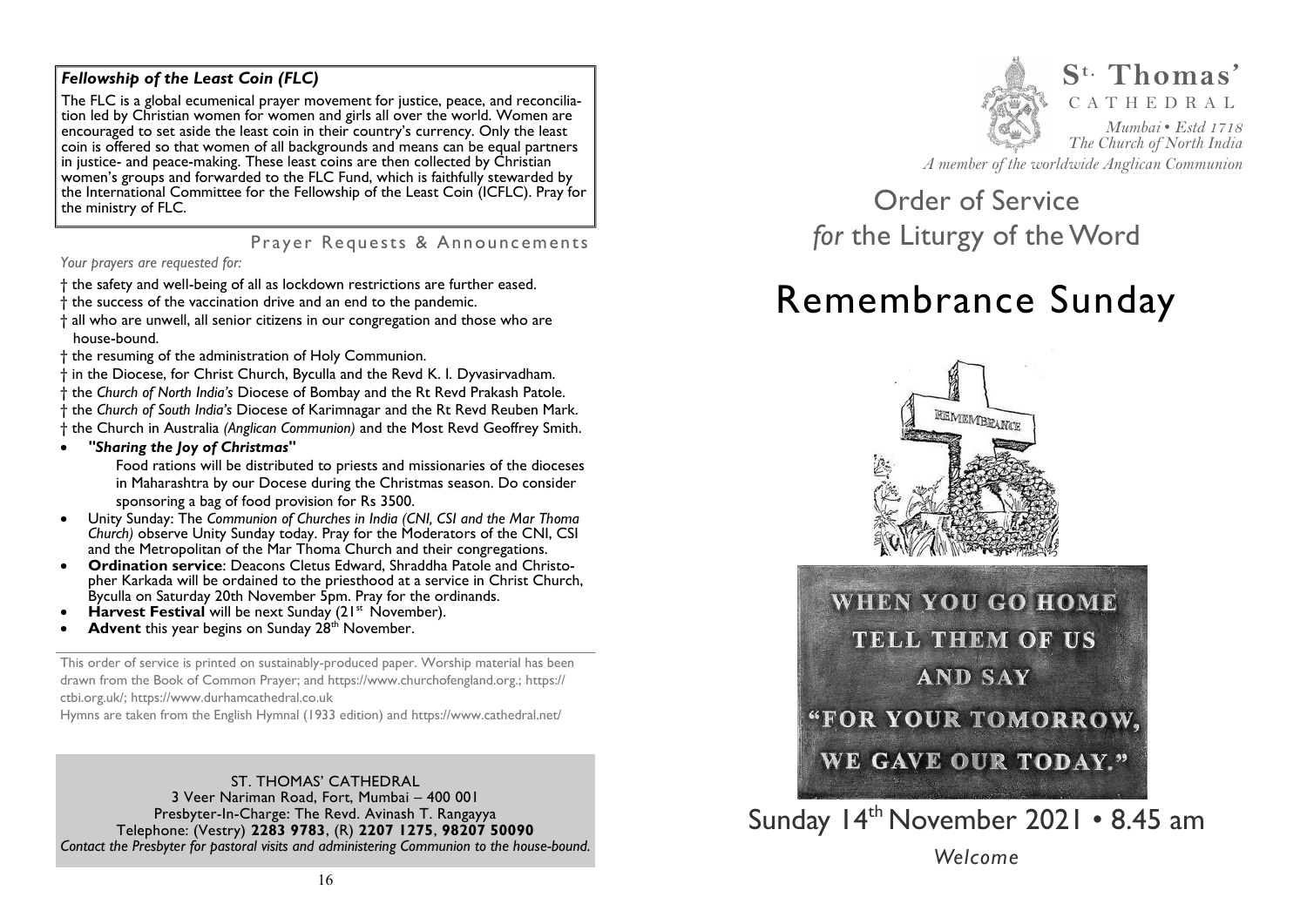#### *We shall not forget…*

 On the eleventh hour of the eleventh day of the eleventh month, the First World War came to an end. The Sunday closest to *Armistice Day* is observed as *Remembrance Sunday* in the countries of the Commonwealth. Often in the narrative of the World Wars, the signifcant role of Indian soldiers is overlooked – over a million Indian troops fought in the First World War and over 2.5 million in the Second World War.

This solemn day signals our gratitude, respect and support for all who have served and continue to serve in the armed forces. We remember the fallen, honour the brave of both past and present, and pray for reconciliation between those of different cultures and religious faiths. We pray too for wisdom and hope in the face of the many threats that continue to face our world and its peoples.



The quote on the cover page is from the Kohima epitaph.

Kohima (Nagaland) between April and June 1944 saw some of the bitterest fighting of the Far East campaign, as British, Indian and Gurkha units met and defeated a Japanese offensive intended to disrupt the planned Commonwealth advance into Myanmar and even enable a Japanese advance into India. The 2nd Division's war memorial in the Commonwealth War Graves Commission cemetery at Kohima bears this epitaph.

The verse is attributed to John Maxwell Edmonds (1875-1958). He was influenced by the style and brevity of classical Greek epitaphs.

These words will be heard today at remembrance services around the world.

# The Dismissal

*From the West Door, the Presbyter says:* 

Go home with souls touched by grace. For God who knows our needs and daily cares will provide us with the blessings of life.

 *All* **Let us go home singing songs of grace and mercy**

Postlude

"Prayer for Peace" Charles Demorest (1886 - 1950)

#### **Birthdays this Week**

*May God bless you abundantly.* 

Samantha Dawson (14), Leona Michyari (14), Roshan Thomas (17), Raj Tiwari (18), Rahul Long (19), Stanley George (20)

#### **Wedding Anniversaries this Week**

*Be blessed with love, joy and companionship all the years of your life.*  Kora & Ammini Ipe (14), Ramola Joshi & Nikhil Mengde (17)

*Bank details to make your online offering and payment of subscription. Name:* Society of St Thomas' Cathedral *Account no.:* 917010054452406 *Bank:* Axis Bank Ltd *Branch:* Fort, Mumbai - 400 001 *IFSC code:* UTIB0000004

For your safety Please keep social distance at all times and give one another space as you exit through doorways.

▼ Please stay in your seat as much as possible

▼<br>Please use **face covering** at all times during the service

▼ Please use hand sanitiser on the way in and out

▼ Please take this order of service away with you and dispose it yourself.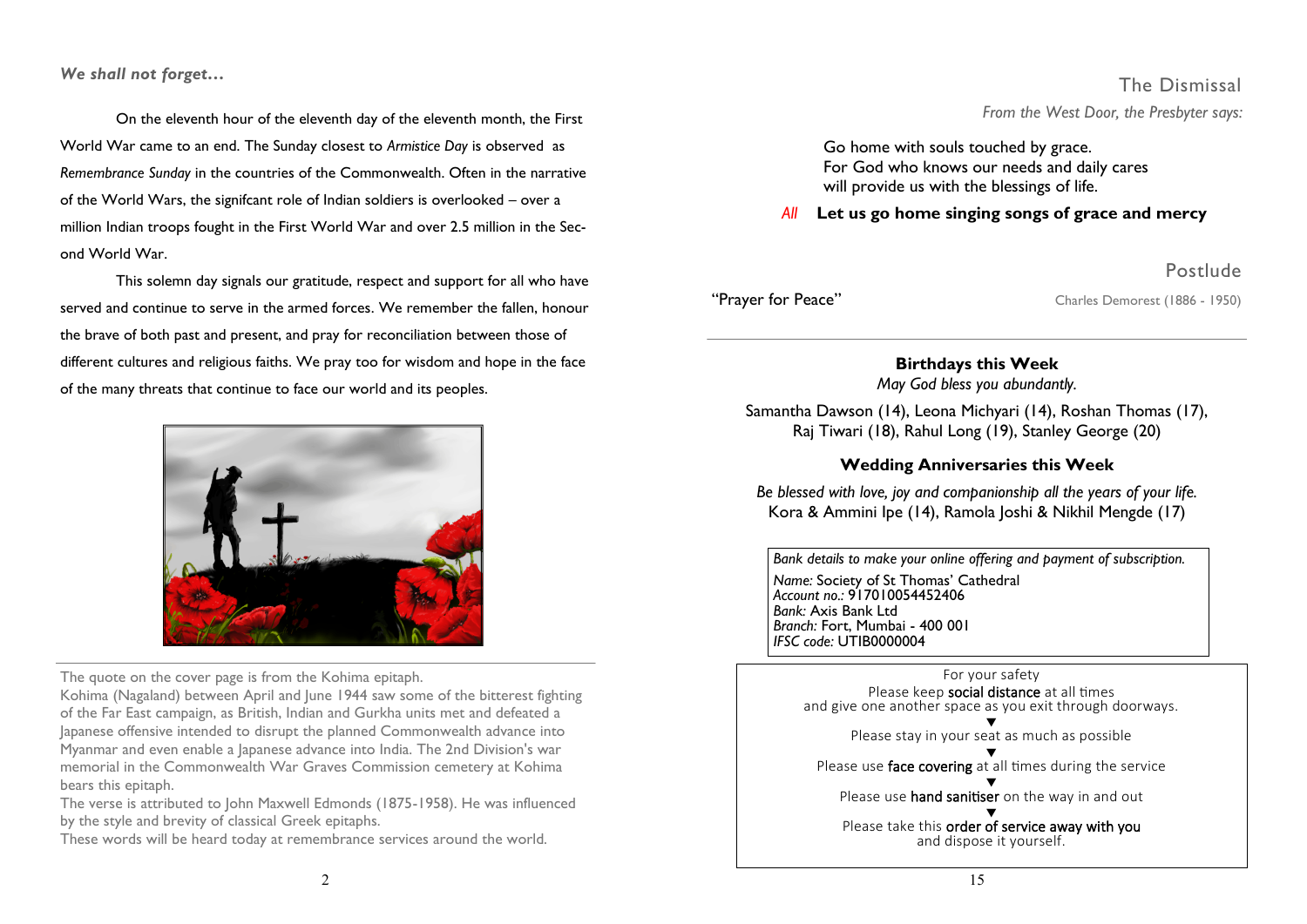#### *The Last Post is played At this time wreaths are placed at the war memorials*

The Blessing *The Presbyter* 

GOD grant to the living grace, to the departed rest, to all people, unity, peace and concord, and to us and all God's people life everlasting; and the blessing of God almighty, † the Father, the Son and the Holy Spirit, be among you and remain with you always.  *All* **Amen.** 

Hymn at the Closing

#### **Mine eyes have seen the glory of the coming of the Lord; he is trampling out the vintage where the grapes of wrath are**   ${\bf stored;}$

**he hath loosed the fateful lightning of his terrible swift sword; his truth is marching on.** 

> *Glory! Glory, hallelujah! Glory! Glory, hallelujah! Glory! Glory, hallelujah! His truth is marching on.*

**He has sounded forth the trumpet that shall never call retreat; He is sifting out the hearts of men before his judgement seat. O be swift, my soul, to answer him; be jubilant my feet! Our God is marching on.** 

**In the beauty of the lilies Christ was born across the sea, with a glory in his bosom that transfigures you and me; as he died to make men holy, let us die to make men free, while God is marching on.** 

> Words: Julia Howe (1819 - 1910) Music: BATTLE HYMN, American melody, 19th cent.

# The Gathering

# Voluntary

**Prelude on the tune, 'Eventide'** Healey Willan (1880 - 1968) Nimrod Edward Elgar (1857 - 1934)

#### *All keep silence and prepare for worship*

# Act of Remembrance

*The Presbyter* 

Let us remember before God, and commend to His sure keeping: those who have died for their country in conflict; those whom we knew, and whose memory we treasure; and all who have lived and died in the service of humanity.

*The cantors sing* 

Kyrie eleison. *Lord, have mercy.* 

From the litrugy of the Russian Orthodox Church

#### *All stand*

| Leader | They shall grow not old,      |  |
|--------|-------------------------------|--|
|        | as we that are left grow old; |  |
|        | age shall not weary them,     |  |
|        | nor the years condemn.        |  |

- Leader At the going down of the sun and in the morning, we will remember them.
- *All* **We will remember them.**

*All join in singing the opening hymn*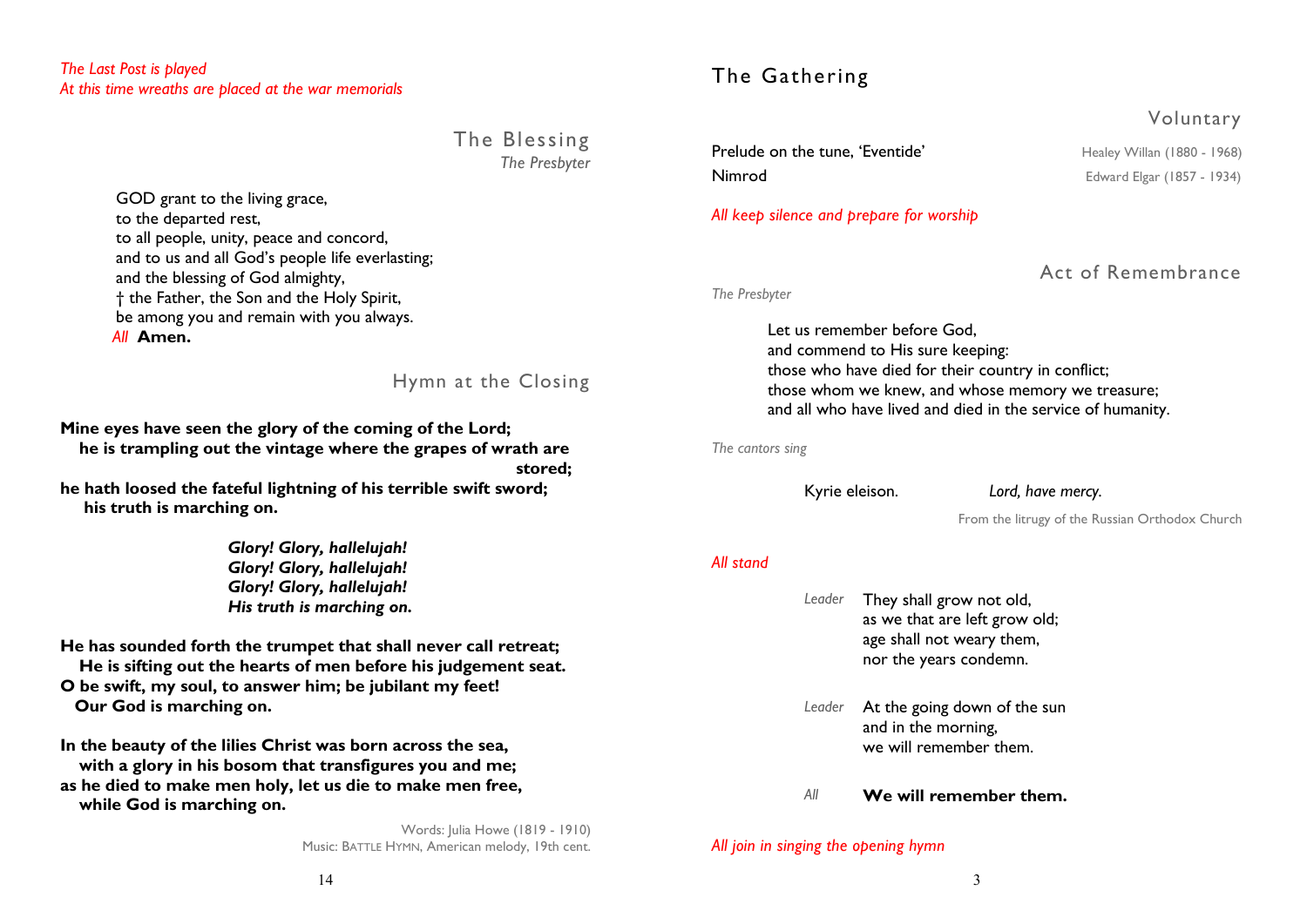#### Hymn in Procession

 **O God, our help in ages past, Our hope for years to come, Our shelter from the stormy blast, And our eternal home;** 

2 **Under the shadow of thy throne Thy Saints have dwelt secure; Sufficient is thine arm alone, And our defence is sure.** 

3 **Before the hills in order stood, Or earth received her frame, From everlasting thou art God, To endless years the same.** 

4 **A thousand ages in thy sight Are like an evening gone, Short as the watch that ends the night Before the rising sun.** 

5 **Time, like an ever-rolling stream, Bears all its sons away; They fly forgotten, as a dream Dies at the opening day.** 

6 **O God, our help in ages past, Our hope for years to come, Be thou our guard while troubles last, And our eternal home.** 

> Words: Based on Psalm 90; Isaac Watts (1674 - 1748) Tune: ST. ANNE probably by Dr. Croft (1676 - 1727)

Help us to lift our eyes above the torment of this broken world, and grant us the grace to pray for those who wish us harm. As we honour the past, may we put our faith in your future; for you are the source of life and hope, now and for ever.

*All* **Amen.** 

*The cantors sing* 

#### **Great God, preserve us in Thy fear; In danger still our Guardian be: O spread Thy truth's bright precepts here; Let all the people worship Thee.**

Words: Alfred Woodhull (1810 - 1836) Music: arr. from Dmitri Bortniansky (1752 - 1825)

# An Act of Commitment

*The Presbyter says* 

Let us pledge ourselves anew to the service of God and our fellow men and women: that we may help, encourage and comfort others, and support those working for the relief of the needy and for the peace and welfare of the nations.

#### *All say*

**Lord, make us instruments of peace. Where there is hatred, may we sow love; where there is injury, pardon; where there is discord, union; where there is doubt, faith; where there is despair, hope; where there is darkness, light; where there is sadness, joy; for your holy name's sake. Amen.** 

*All stand and keep a moments silence*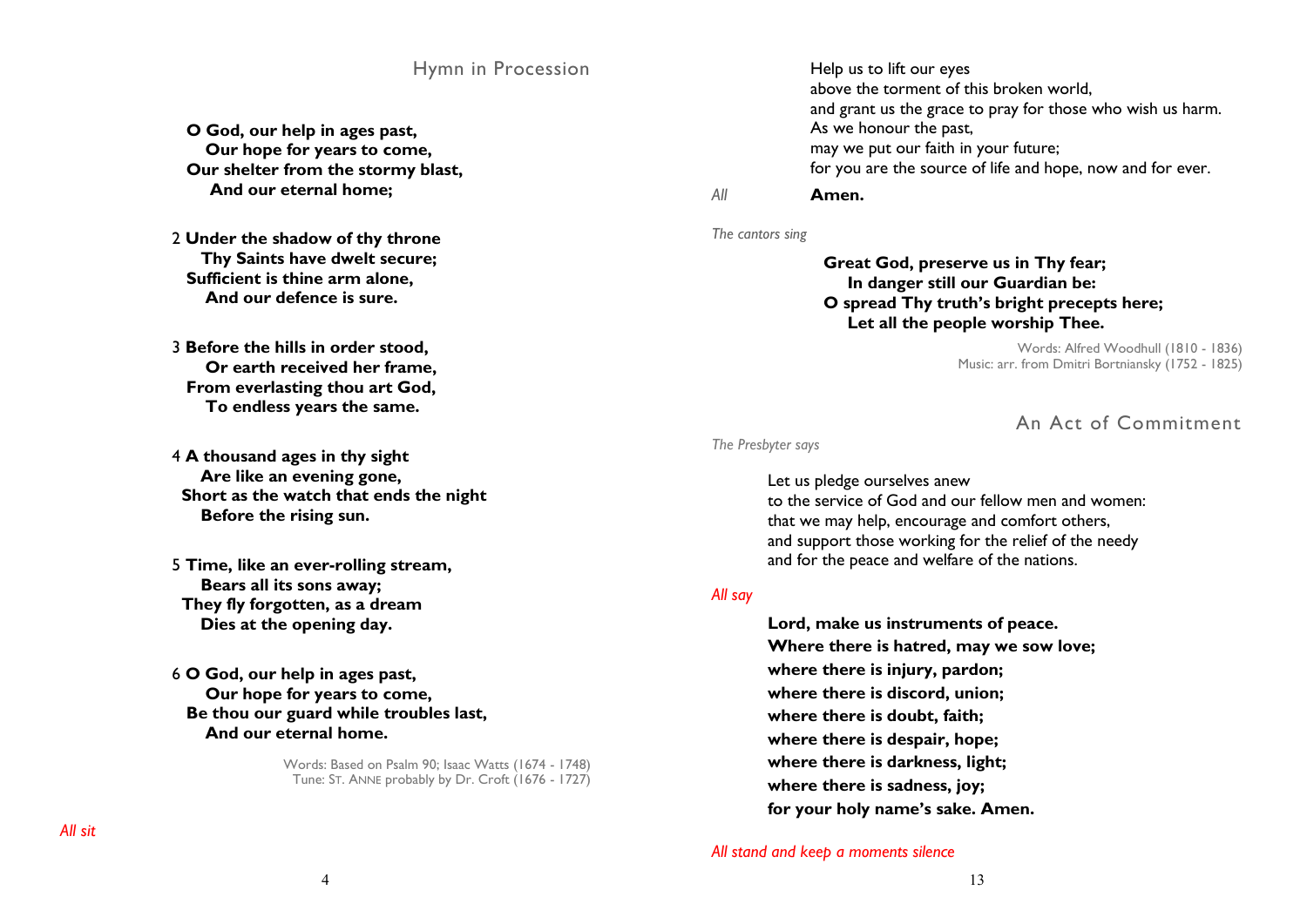| <i><u><b>Intercessor</b></u></i> | Let us pray<br>for all who suffer as a result of conflict,                                                                                                                                                    | Liturgy of the Word                                                                                                                                                                                                                                                                |  |
|----------------------------------|---------------------------------------------------------------------------------------------------------------------------------------------------------------------------------------------------------------|------------------------------------------------------------------------------------------------------------------------------------------------------------------------------------------------------------------------------------------------------------------------------------|--|
|                                  | and ask that God may give us peace:<br>for the service men and women who have died in the vio-<br>lence of war,                                                                                               | The Collect for the Day<br>Read by the Presbyter                                                                                                                                                                                                                                   |  |
|                                  | each one remembered by and known to God;<br>may God give peace.                                                                                                                                               | <b>EVER-LIVING GOD,</b><br>we remember those whom you have gathered from the storm of war<br>into the peace of your presence;<br>may that same peace calm our fears,<br>bring justice to all peoples<br>and establish harmony among the nations,<br>through Jesus Christ our Lord. |  |
| All                              | God give peace                                                                                                                                                                                                |                                                                                                                                                                                                                                                                                    |  |
| <i><u><b>Intercessor</b></u></i> | for those who love them in death as in life,<br>offering the distress of our grief and the sadness of our<br>loss; may God give peace.                                                                        |                                                                                                                                                                                                                                                                                    |  |
| All                              | God give peace                                                                                                                                                                                                | All Amen.                                                                                                                                                                                                                                                                          |  |
| <i><u><b>Intercessor</b></u></i> | for all members of the armed forces<br>who are in danger this day,<br>remembering family, friends and all who pray for their safe<br>return; may God give peace                                               | Old Testament Reading                                                                                                                                                                                                                                                              |  |
| All                              | God give peace                                                                                                                                                                                                | A reading from the Book of Daniel                                                                                                                                                                                                                                                  |  |
| <i><u><b>Intercessor</b></u></i> | for civilian women, children and men<br>whose lives are disfigured by war or terror,<br>calling to mind in penitence the anger and hatreds of hu-<br>manity; may God give peace                               | AT that time Michael, the great prince who protects your people,<br>will arise. There will be a time of distress such as has not happened from                                                                                                                                     |  |
| All                              | God give peace                                                                                                                                                                                                | the beginning of nations until then. But at that time your people - every-                                                                                                                                                                                                         |  |
| <i><u><b>Intercessor</b></u></i> | for peace-makers and peace-keepers,<br>who seek to keep this world secure and free;<br>may God give peace                                                                                                     | one whose name is found written in the book - will be deliv-                                                                                                                                                                                                                       |  |
|                                  |                                                                                                                                                                                                               | ered. Multitudes who sleep in the dust of the earth will awake: some to                                                                                                                                                                                                            |  |
| All                              | God give peace                                                                                                                                                                                                | everlasting life, others to shame and everlasting contempt. Those who are                                                                                                                                                                                                          |  |
| <i><u><b>Intercessor</b></u></i> | for all who bear the burden and privilege of leadership,<br>political, military and religious;<br>asking for gifts of wisdom and resolve<br>in the search for reconciliation and peace;<br>may God give peace | wise will shine like the brightness of the heavens, and those who lead many                                                                                                                                                                                                        |  |
|                                  |                                                                                                                                                                                                               | to righteousness, like the stars for ever and ever.                                                                                                                                                                                                                                |  |
|                                  |                                                                                                                                                                                                               | Daniel 12: 1 - 3<br>This is the word of the Lord.                                                                                                                                                                                                                                  |  |
| All                              | God give peace                                                                                                                                                                                                | Thanks be to God.                                                                                                                                                                                                                                                                  |  |
| Intercessor                      | O God of truth and justice,<br>we hold before you those whose memory we cherish, and<br>those whose names we will never know.                                                                                 |                                                                                                                                                                                                                                                                                    |  |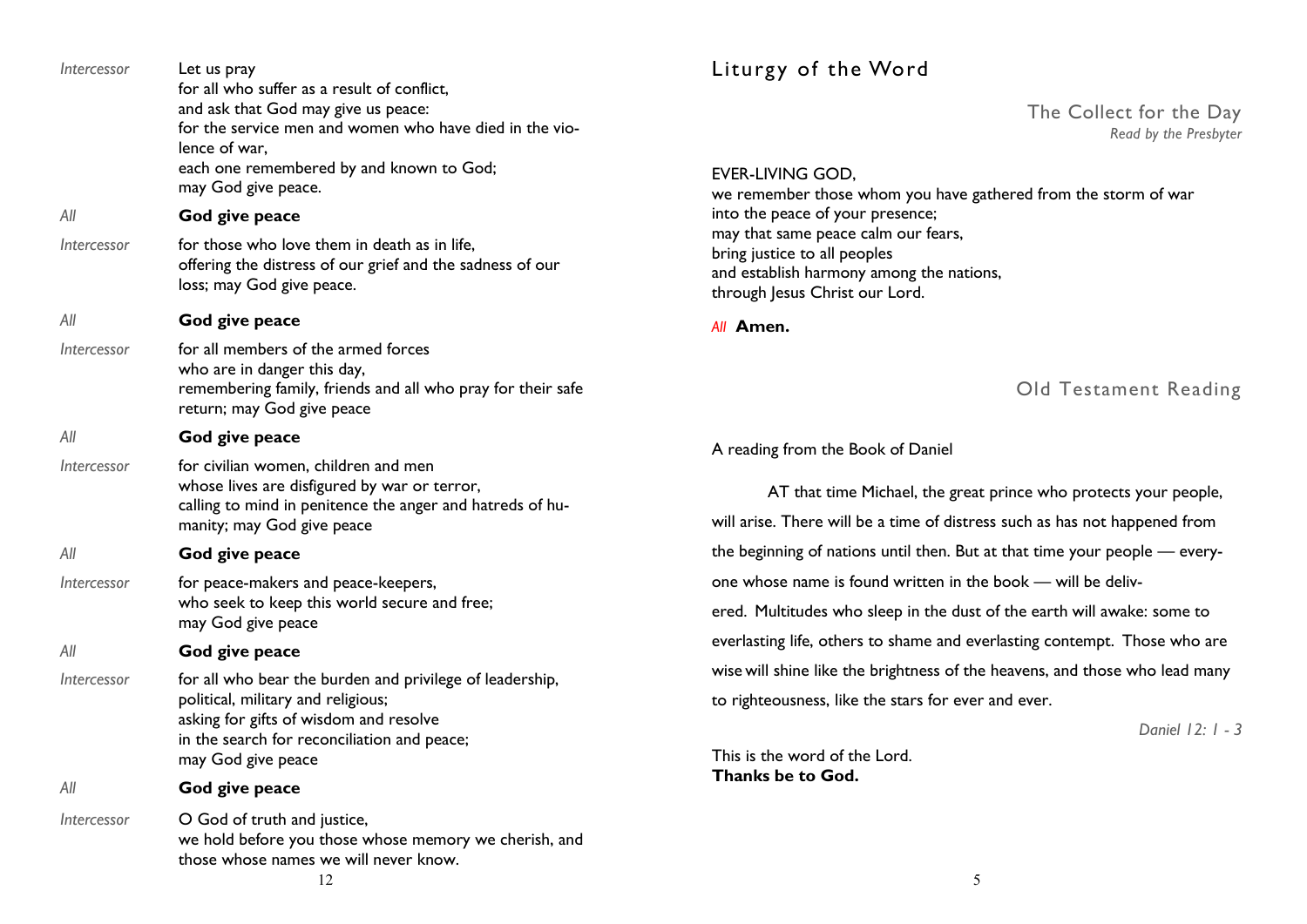Psalm *Sung by the cantors to a chant by Walford Davies*

Psalm 121 ● *Levavi oculos* 

- I WILL lift up mine eyes unto the hills \* from whence cometh my help.
- 2 My help cometh even from the Lord \* Who hath made heaven and earth.
- 3 He will not suffer thy foot to be moved \* And he that keepeth thee will not sleep.
- 4 Behold, he that keepeth Israel \* Shall neither slumber nor sleep.
- 5 The Lord himself is thy keeper \* The Lord is thy defence upon thy right hand;
- 6 So that the sun shall not burn thee by day \* Neither the moon by night.
- 7 The Lord shall preserve thee from all evil \* Yea, it is even he that shall keep thy soul.
- 8 The Lord shall preserve thy going out, and thy coming in \* From this time forth for evermore.

## *All stand*

*Glory be to the Father, and to the Son, And to the Holy Ghost; As it was in the beginning, is now, and ever shall be: World without end. Amen.* 

*Sit* 

Sermon The Revd Avinash Rangayya

Welcome & Announcements

Greeting of Peace *The Presbyter offers a greeting of peace*

 Share with one another signs of peace and love. Show Christ to one another that we may be reminded of the peace that passes all understanding. The peace of the Lord be always with you

 **and also with you.** 

Let us offer one another a sign of peace.

*While remaining in your place, share the sign of peace with a namaste with your neighbour*

*Please kneel as able or sit* 

# Prayers of the People

As our Saviour taught us, so we pray

*All join in singing* 

## **OUR FATHER,**

 **who art in heaven, hallowed be Thy name; Thy Kingdom come; Thy will be done; in earth as it is in heaven. Give us this day our daily bread. And forgive us our trespasses, as we forgive them that trespass against us, and lead us not into temptation; but deliver us from evil: For Thine is the Kingdom, the power, and the glory, for ever and ever. Amen.** 

6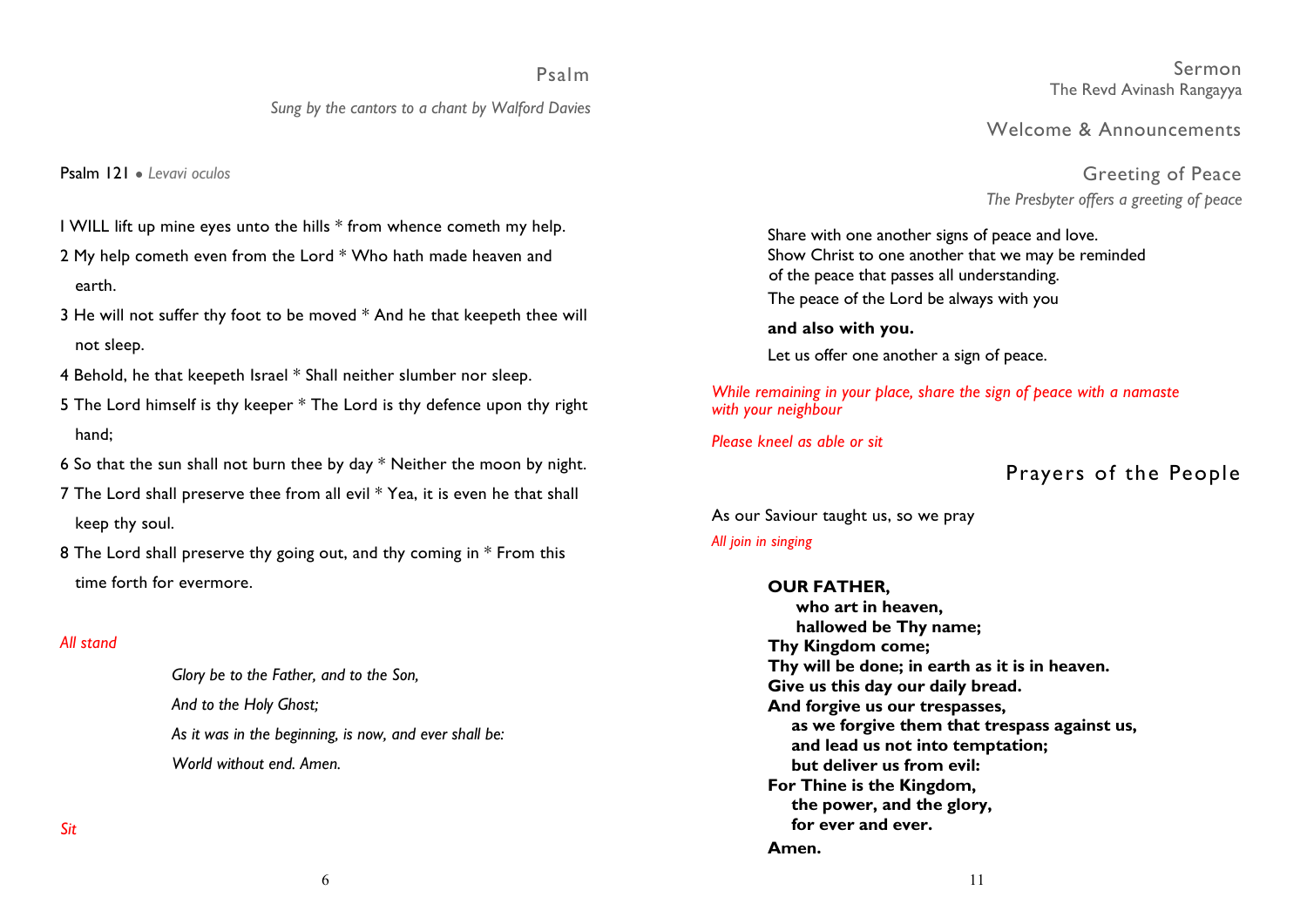I BELIEVE in one God the Father Almighty,

maker of heaven and earth, and of all things visible and invisible:

And in one Lord Jesus Christ, the only-begotten Son of God,

begotten of His Father before all worlds,

God of God,

light of light,

very God of very God,

begotten, not made, being of one substance with the Father,

through whom all things were made:

Who for us men, and for our salvation came down from heaven.

and was incarnate by the Holy Spirit of the Virgin Mary,

and was made man, and was crucified also for us under Pontius Pilate.

He suffered and was buried,

and the third day He rose again according to the Scriptures,

and ascended into heaven,

and sitteth on the right hand of the Father.

And He shall come again with glory

to judge both the quick and the dead:

Whose Kingdom shall have no end.

And I believe in the Holy Spirit,

the Lord, the giver of life,

who proceedeth from the Father and the Son,

 who with the Father and the Son together is worshipped and glorified, who spake by the Prophets.

And I believe One Holy Catholic and Apostolic Church.

I acknowledge one baptism for the remission of sins.

And I look for the Resurrection of the dead,

and the Life of the world to come.

Amen.

*All sit*

A reading from the letter of Paul to the Hebrews

 DAY after day every priest stands and performs his religious duties; again and again he offers the same sacrifices, which can never take away sins. But when this priest had offered for all time one sacrifice for sins, he sat down at the right hand of God, and since that time he waits for his enemies to be made his footstool. For by one sacrifice he has made perfect forever those who are being made holy. The Holy Spirit also testifies to us about this. First he says:

"This is the covenant I will make with them after that time, says the Lord. I will put my laws in their hearts, and I will write them on their minds."

Then he adds:

"Their sins and lawless acts I will remember no more."

And where these have been forgiven, sacrifice for sin is no longer necessary. Therefore, brothers and sisters, since we have confidence to enter the Most Holy Place by the blood of Jesus, by a new and living way opened for us through the curtain, that is, his body, and since we have a great priest over the house of God, let us draw near to God with a sincere heart and with the full assurance that faith brings, having our hearts sprinkled to cleanse us from a guilty conscience and having our bodies washed with pure water. Let us hold unswervingly to the hope we profess, for he who promised is faithful.

And let us consider how we may spur one another on toward love and good deeds, not giving up meeting together, as some are in the habit of doing, but encouraging one another — and all the more as you see the Day approaching.

*Hebrews 10.11-25*

This is the word of the Lord. **Thanks be to God.** 

*All stand and join in singing the Gradual Hymn* 

10

Music: from *'An Anglican Folk Mass'* by Martin Shaw (1875 - 1958)